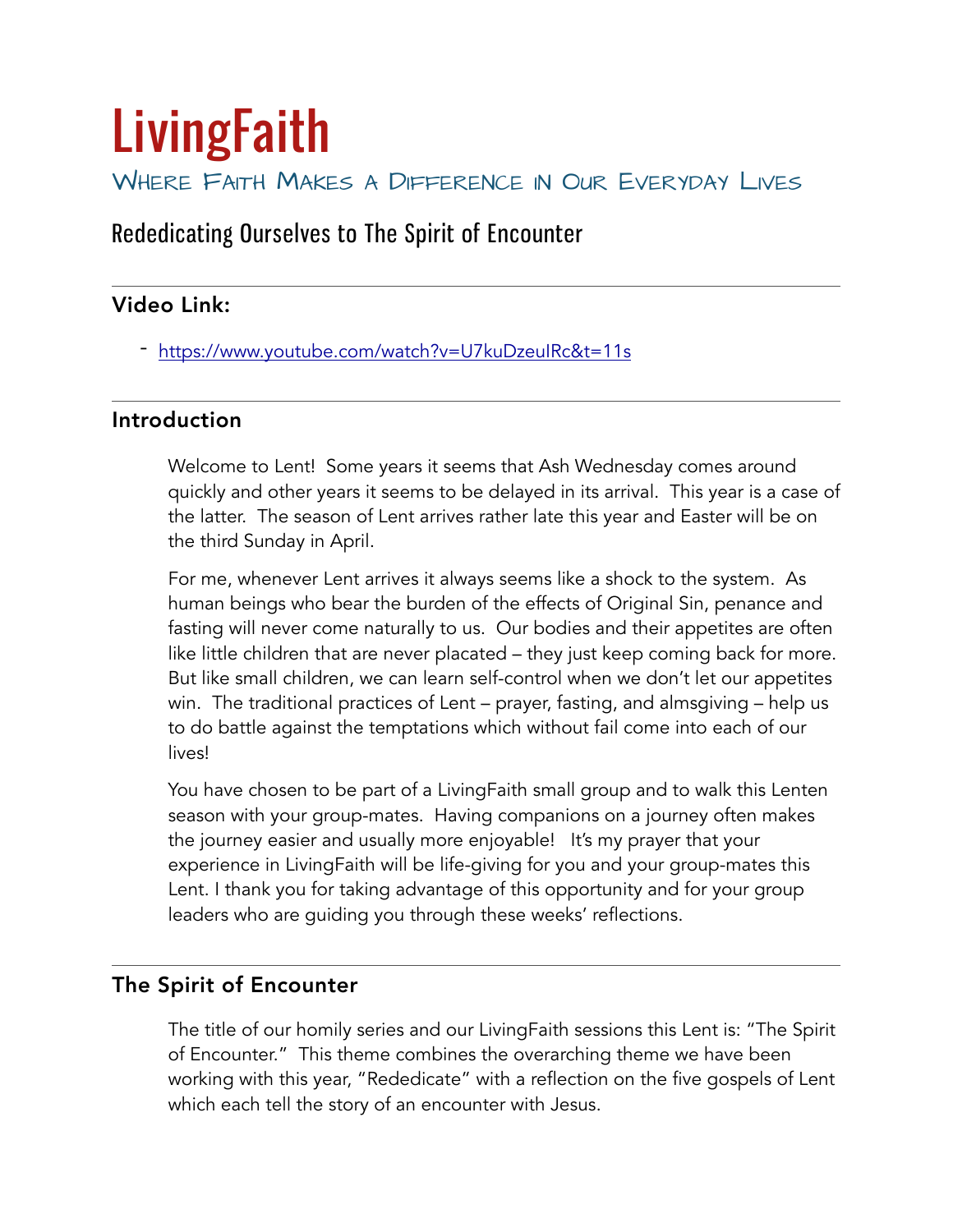Let's recall what the theme "Rededicate" is all about. As a community we have put great effort, time, and money into beautifying the church buildings at St. Agnes and St. William of York. The new altar of St. Agnes Church was dedicated this past August and, along with it, the whole building was rededicated to the worship of God.

Yet, church buildings exist to facilitate a relationship. They exist so that people can connect with God. They are places where divinity and humanity meet. In the church buildings we are fed by God's Word and the Sacraments, especially the Holy Eucharist.

Just as church buildings need to be renovated and refreshed because of the passage of time, from time-to-time as believers we also need to be rededicated. We have to take a step back and look at the direction we've been heading and make some course corrections. We have to get back to the basics. Among these are:

- Our fundamental importance in God's eyes,
- A personal relationship with Jesus,
- And a commitment to the mission of the Church as it is lived out in the community of our parishes.

And then as believers we are rededicated to the mission of the Church:

- Showing the face of Christ to others
- And building a Christian community where strangers are welcomed and people feel like they belong.

We have taken the mission that the Lord Jesus gave to the Church to go and make disciples and formulated this into a Vision Statement and a Purpose Statement for our community. During Lent we will be studying Jesus' command and going deeper into our Vision and Purpose statements to understand what they mean all in light of the Lenten Gospels.

To refresh our memories, the Mission is given to us by Jesus in Matthew 28:19: "Go, therefore, and make disciples of all nations, baptizing them in the name of the Father, and of the Son, and of the Holy Spirit."

Our Vision Statement says: "At St. Agnes and St. William of York we are missionary disciples motivated by the love of God. Our family invites all to discipleship through encounter with Christ. Inspired by the Holy Spirit, we worship, we serve, we grow in faith, hope, and love."